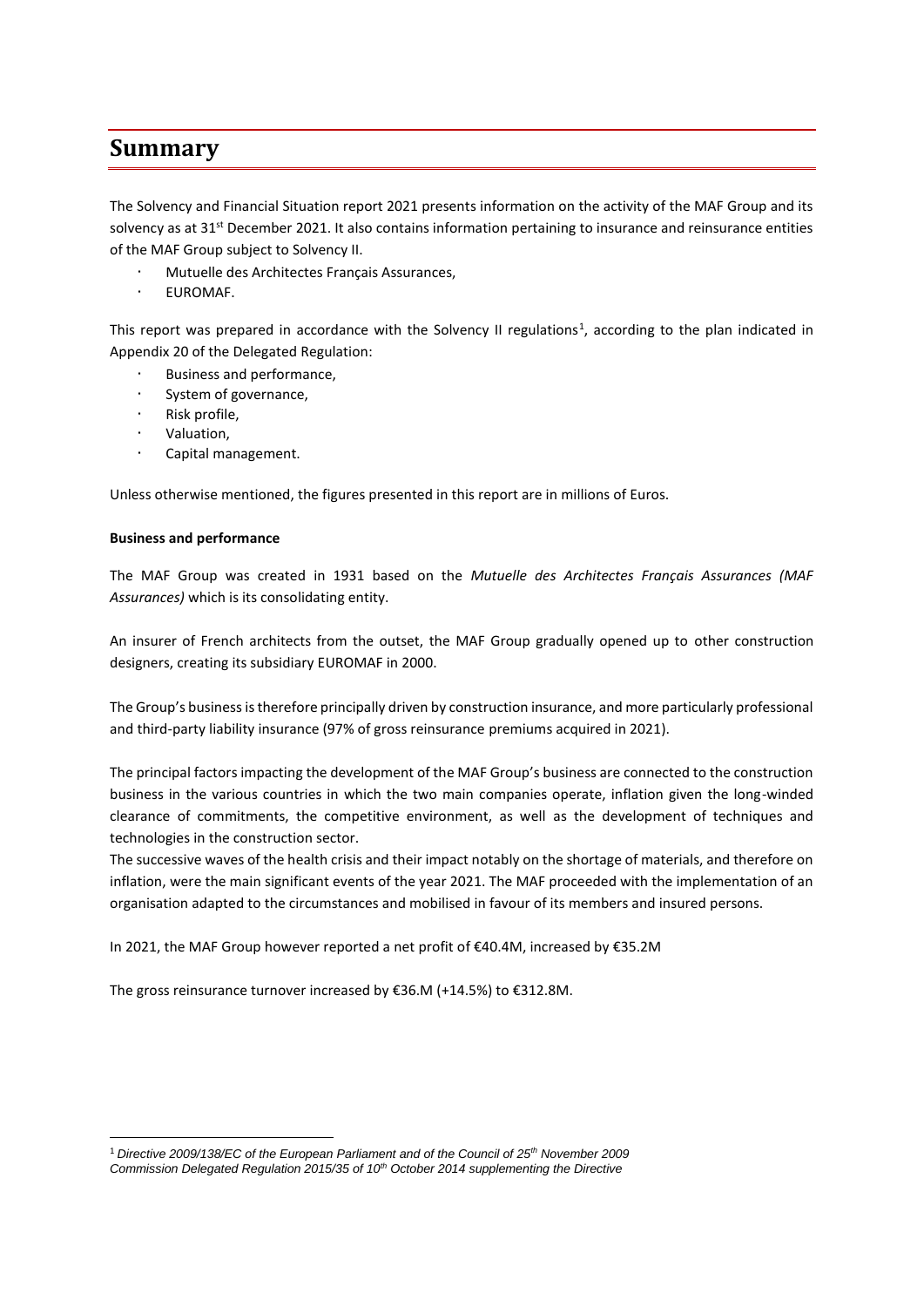#### **System of governance**

The year 2021 was distinguished by the appointment of Vincent Malandain as Managing Director, and Michel Klein as Deputy Managing Director.

The Board of Directors, together with that of its consolidating company, MAF Assurances, is responsible for defining the strategic guidelines and the general policy of the Group and ensures their implementation. Without prejudice to the role and the specific prerogatives of the Board of Directors of each entity, the Board of Directors of the consolidating company has an overall view and ensures that the defined strategy is implemented within each company.

Moreover, the General Management is vested with the broadest powers to act in the Group's name in all circumstances. It notably relies on:

- An Executive Committee specific to the French Companies of the Group whose role is the operational implementation of the defined strategy,
- The International Management, tasked with ensuring the operational supervision and the coordination of activities performed abroad.

Finally, some of the Group's key functions embody the same function within the principal entities of the Group. Moreover, their role involves the global coordination of work performed within the other entities. The organisation ensures that they have the independence required to perform their duties, the necessary human means, and equipment, as well as direct access to various decision-making bodies (Executives, Board of Directors, Audit Committee, etc.).

## **Risk profile**

The solvency capital requirement (SCR) calculated on the basis of the standard formula is used by the MAF Group to evaluate its risk profile. This is mainly composed of non-life (56% of the basic SCR before diversification) and market underwriting risks (40% of the basic SCR before diversification).

It should be noted that the components of the risk profile presented in this report benefit from mitigation mechanisms enabling the reduction of their volatility.

## **Valuation**

The MAF Group's prudential scope corresponds with the statutory scope of consolidation. The consolidation methods applied on a statutory level are reproduced on a prudential level for the consolidated entities (global integration after the elimination of reciprocal operations).

The major categories of assets and liabilities that make up the Solvency II balance sheet of the MAF Group's consolidated entities were valued in accordance with the Solvency II prudential standards, at the amounts for which they could be traded as part of a transaction concluded under conditions of normal competition, between informed and consenting parties.

The valuation methodologies implemented on 31<sup>st</sup> December 2021 are presented in this report.